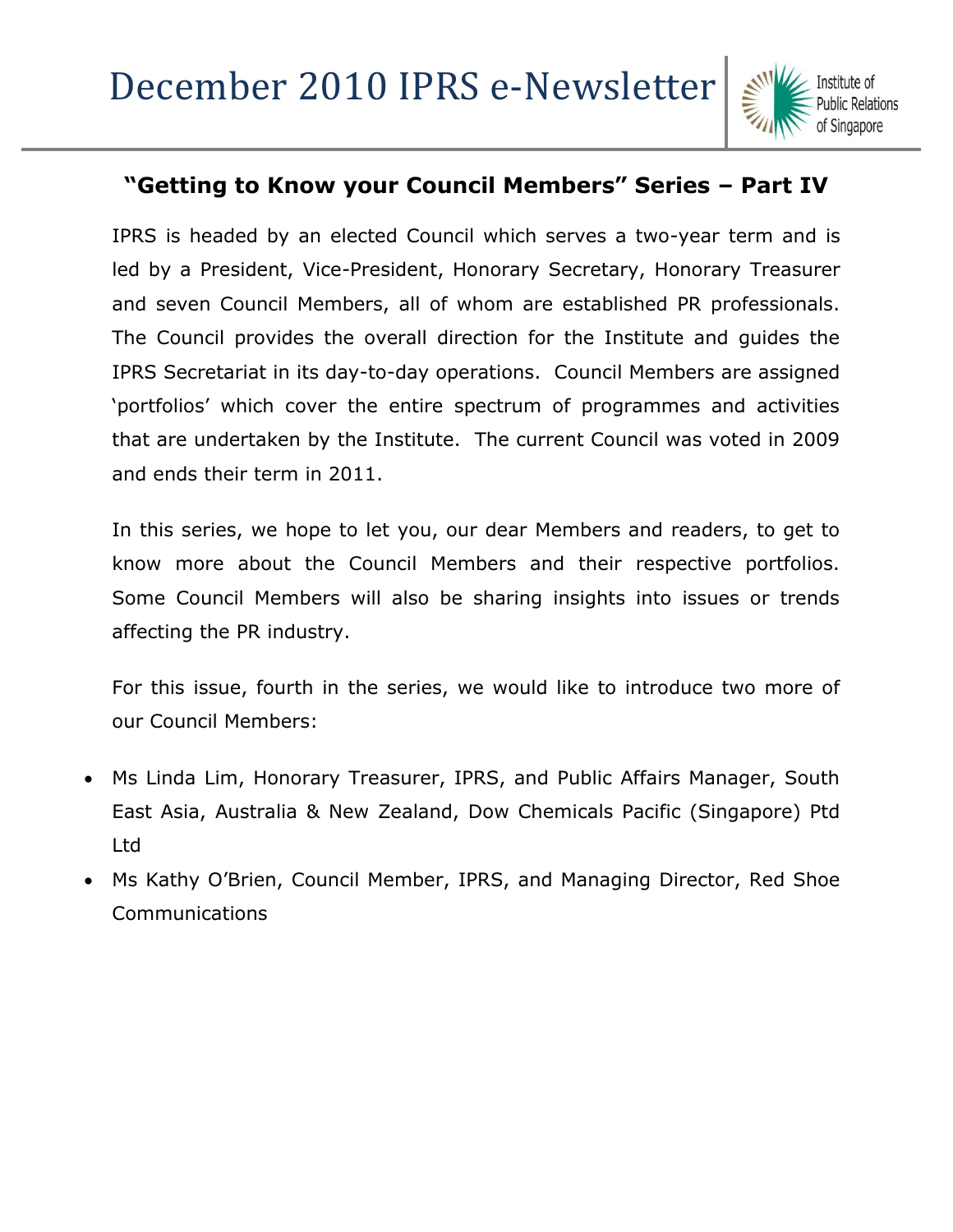

**Ms Linda Lim, Honorary Treasurer, IPRS, and Public Affairs Manager, South East Asia, Australia & New Zealand, Dow Chemicals Pacific (Singapore) Ptd Ltd**



*Ms Linda Lim*

### **Can you tell us a little bit about your portfolio?**

I am the Honorary Treasurer, IPRS. In this role, I am accountable for the integrity of our financial records and statements. The need to understand financial information as part of my communications role has been a good foundation for my portfolio.

#### **What are the challenges that you have faced in your portfolio?**

The key challenge was more of a mental obstacle that I had to overcome more than anything else. I have never seen myself as being good with numbers nor having a strong understanding of financial statements.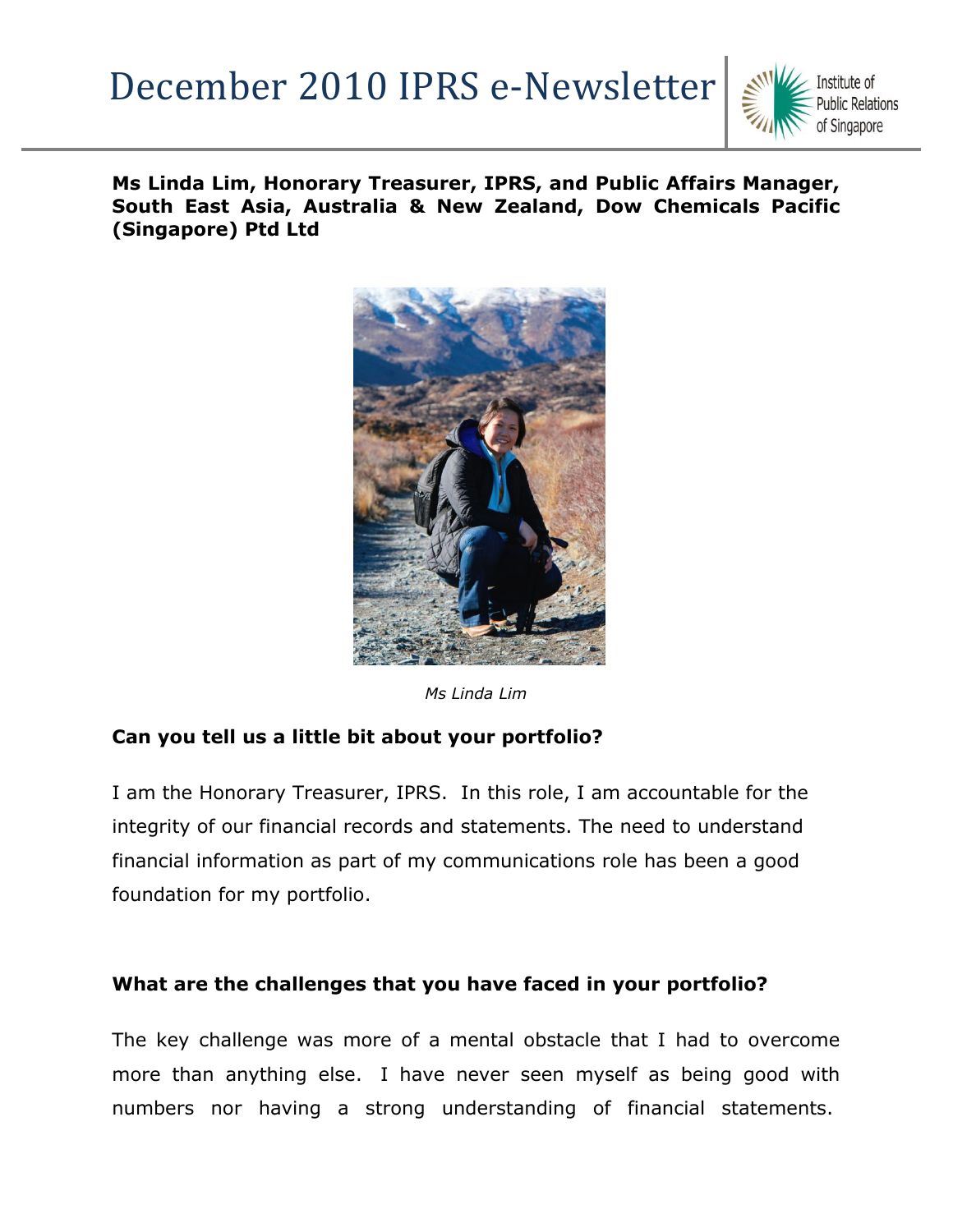

However, I could not resist the opportunity to learn and to meet the challenge. I took on the role for the experience. The previous treasurer, Daphne Liew, did a fantastic job in the handing and over. Lily Sim, Administrative Assistant, from the IPRS Secretariat has been a good guide and has provided me with the needed support throughout my term.

### **Why did you accept being in the IPRS Council?**

I enjoy my career in the public affairs field and take the professionalism of our role very seriously. This is the primary reason why I sought accreditation with the IPRS as an affirmation of my knowledge, skills and experience. I had not thought about being on the Council but when the role was offered to me after my accreditation, I wanted to give it a try and see how I could make a contribution to the Council.

There is a lot of professional experience and heart in the Council. When these two elements come together, I know I"m working with a team that wants to do its best for the profession. There's healthy debate, dialogue and effort put into advancing our profession.

Due to work travels, I have not been able to participate in many of IPRS" activities. However, the networking opportunities and exchanges keep me updated on what"s going on in the industry, the thoughts and different perspectives on communication challenges, and importantly, an understanding of prevailing standards.

### **What do you think you can contribute or have contributed by being in the Council?**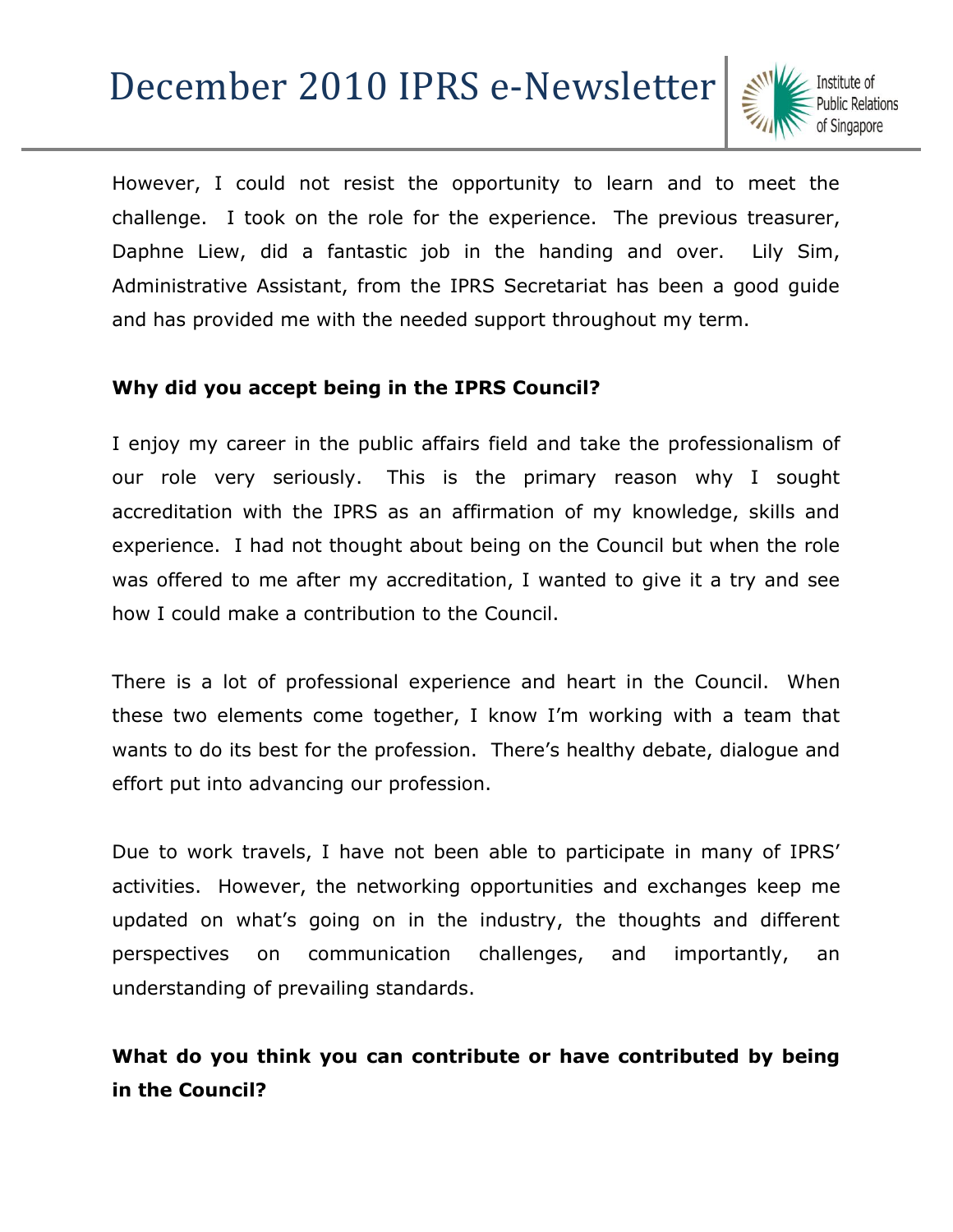With the support of a very competent Secretariat, I believe the core value of a Council Member is to provide insights, feedback and ideas that help progress both the profession and what we do as *the* institute for public relations in Singapore. Sharing my opinions and speaking up is fortunately not a weakness of mine. I hope that this has added to the strength of the organisation. I would also grab any opportunity to speak about IPRS and highlight its role, and mentor younger colleagues in the profession.

**Ms Kathy O'Brien, Council Member, IPRS, and Managing Director, Red Shoe Communications**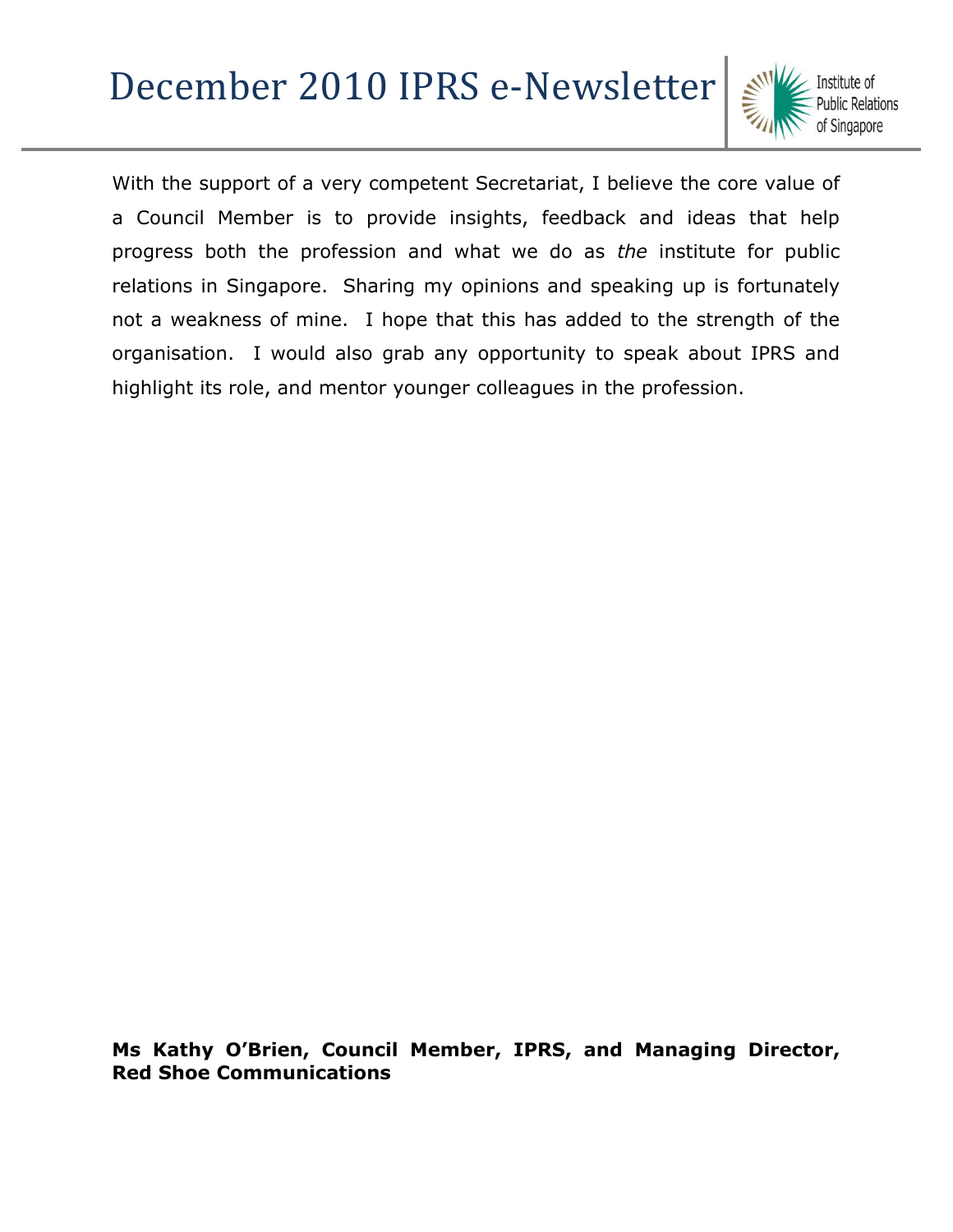



*Ms Kathy O'Brien*

#### **Can you tell us a little bit about your portfolio?**

This year I am responsible for refreshing IPRS" corporate identity. A group of members joined me in a sub-committee to refresh the visual side of IPRS" corporate branding so as to reflect IPRS" current role. We had great sessions de-constructing the elements, logo, tagline, and so on. Ultimately, we tabled our proposals to the Council.

I have been in the PR industry for more than 25 years and in the IPRS Council for about nine years. I have been involved in many corporate branding exercises and taught corporate branding at the Professional Certificate level for IPRS. It is wonderful that everyone who joined my subcommittee brought deep experience, perspectives and new ideas. Thus, the conclusion that we derived was very different from my expectations.

#### **What are the challenges that you have faced in your portfolio?**

There is an internal challenge of getting time in the schedules of busy people. All of our sub-committee members are successful people who have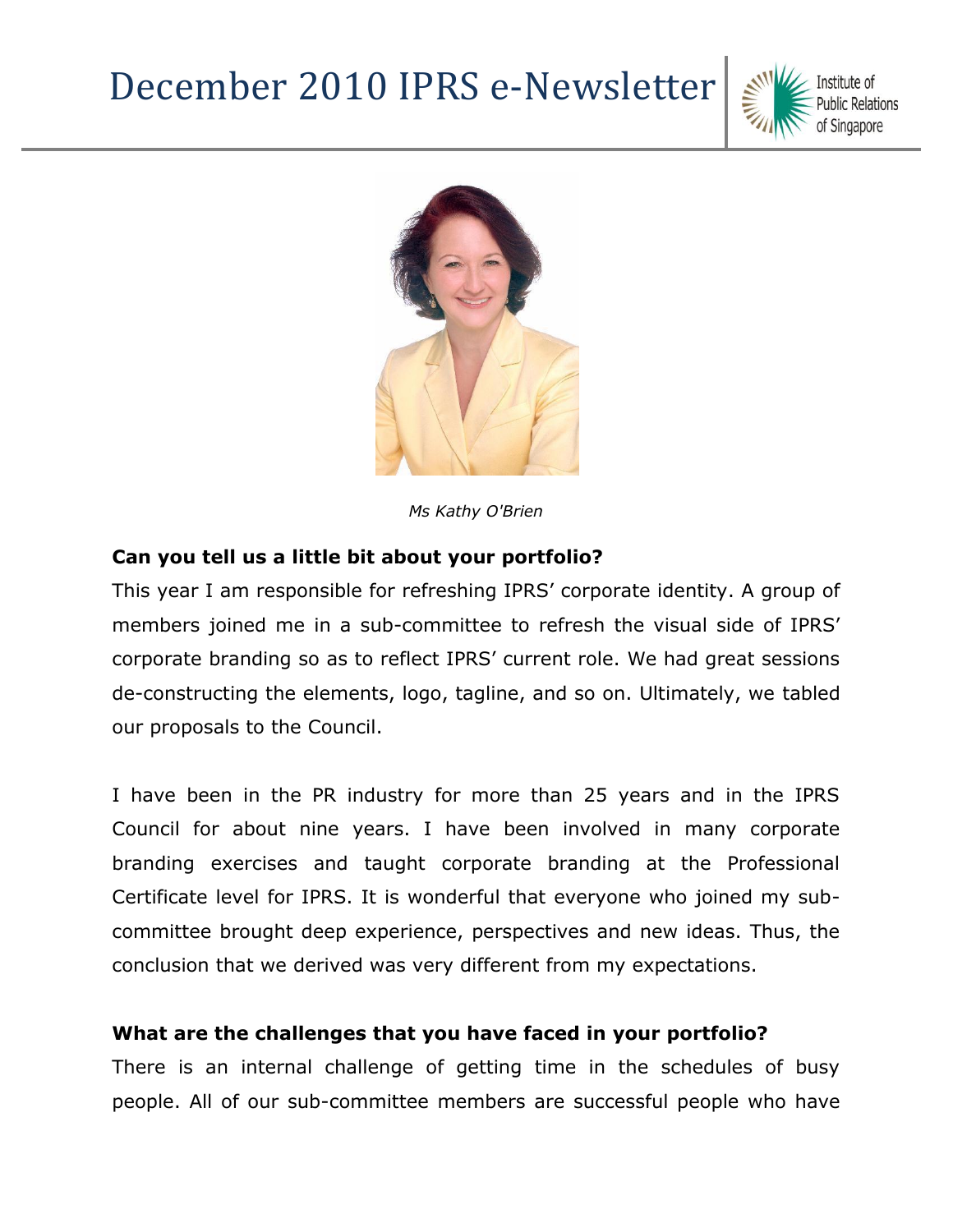full diaries. Finding a time that all of us can meet has always been a challenge. We made a great effort to be efficient. We did as much work as possible via email. We could pass around ideas, vote, respond to queries, and only meet when we had something to discuss together. In fact, the whole team only met once face-to-face. But we have worked together for months and produced solid recommendations that were eventually presented to the Council.

#### **Why did you accept being in the IPRS Council?**

I've had an enriching experience with IPRS, thus I was keen to give back. When I first came to Singapore 14 years ago, it was IPRS members who welcomed me, helped me to get to know the Singapore community, and taught me how things were done here. They were my friends, my colleagues, and my "sounding boards".

IPRS membership keeps my finger on the pulse of Singapore's PR community. I have made many friends and acquaintances through IPRS, whom I now bump into, catch up with, and call upon for professional advice, new information, and the sharing of experiences. When I talk to clients, I not only share what I know from the bit of experience that I have, but also a broader perspective because I have talked to many people. The only way that I got on talking terms with these people was from IPRS meetings, and sitting shoulder-to-shoulder during events such as a lunch talk. From there, we get to know each other gradually, respect each other and then go deeper. It has been a cornerstone of my career in Singapore.

After I'd been here for about six years, it seemed a natural thing for me to say "yes" when I was asked to join the Council because I have benefitted from IPRS – so why not do a little bit to help?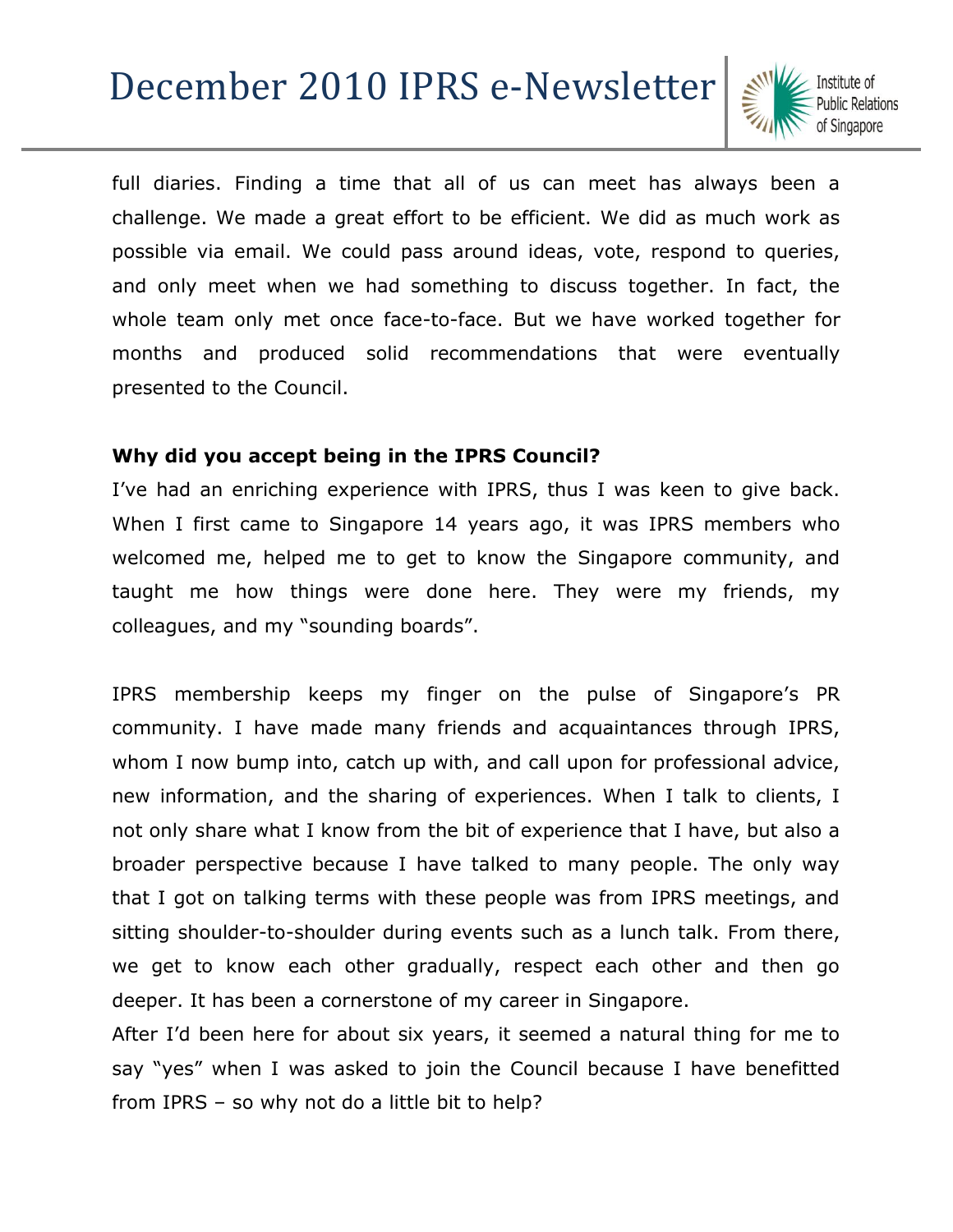The experience with the Council has been excellent. Over the long span that I've been on the Council, we have done a great deal. We have advanced education on many fronts, enhanced relationships with other countries, and taken IPRS to new groups of people like younger practitioners. I love being involved in the Council.

### **What do you think you can contribute or have contributed by being in the Council?**

I love the PR industry and that fondness is for the work that we do. It gives me a lot of enthusiasm for IPRS" work. I know that I have contributed care and enthusiasm, which has sometimes helped to move projects on or inspired people to get involved. I also have many ideas to share about how we may want to be perceived as we move forward. Some of the best moments in the Council are when a lot of us throw different ideas on the table, debate and then come up with a conclusion.

I was responsible for the PRISM Awards 2004. It was an exciting experience and we had a great evening with a record number of attendees that year. I have been a strong supporter of the IPRS-LSPR Internship Programme and have hosted the LSPR interns for many years. The experience has been great for everyone. I have also taught at IPRS courses, where I enjoyed meeting new students, getting to know them, and encouraging them to go into the industry. I have played a small and worthwhile part as a Council Member who goes away, gets inputs from the community and brings it back to our group; then helps to make decisions, from things like possible venues to hold IPRS" events to the areas that we should focus our resources on.